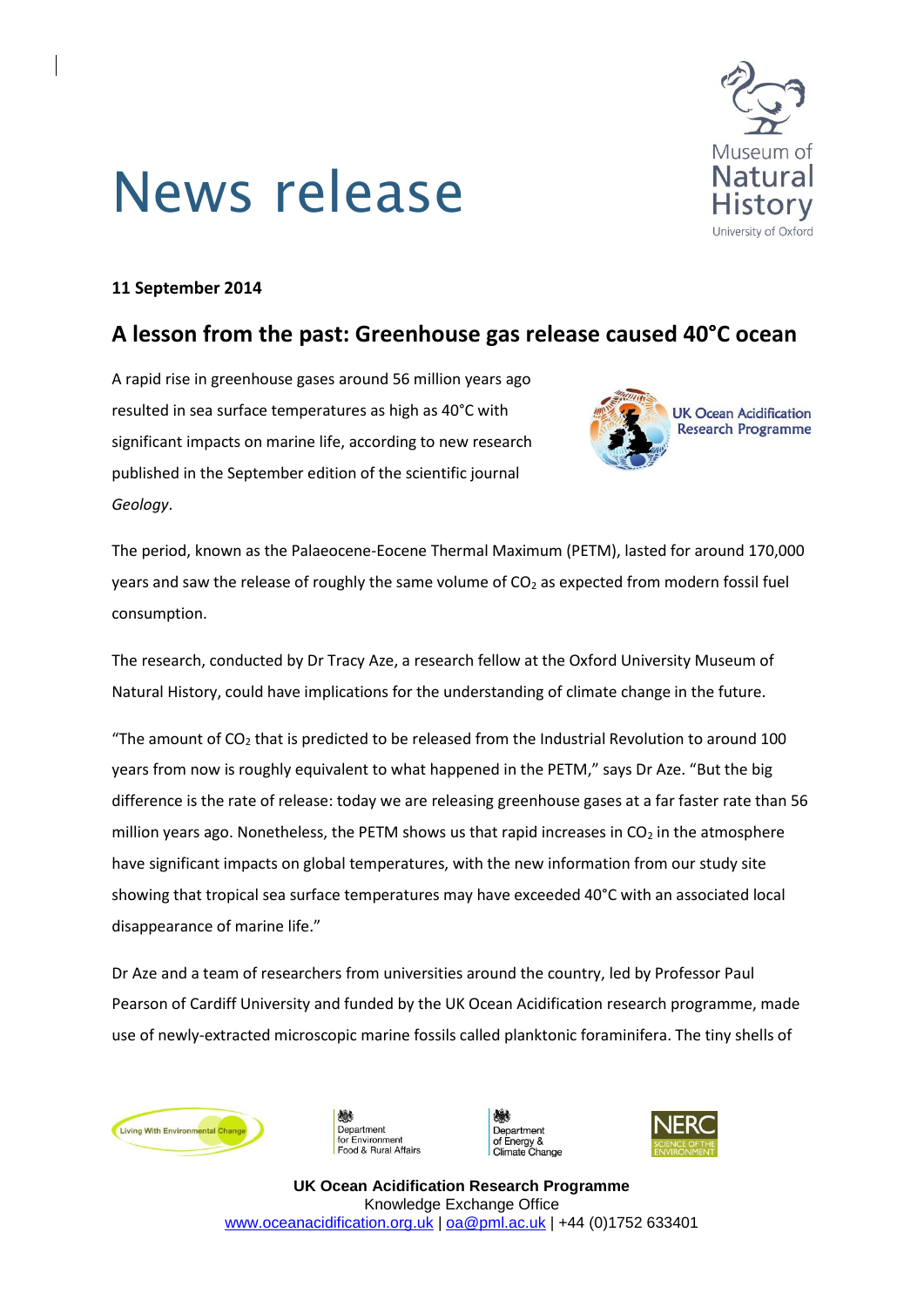these single-celled organisms contain different proportions of oxygen isotopes and these proportions are largely determined by the sea temperatures at the time.

By analysing exceptionally well-preserved PETM fossils from Tanzania, Dr Aze and the research team were able to reconstruct a picture of sea surface temperatures and changes in the abundance of planktonic life.

It is the first time such well-preserved tropical foraminifera specimens have been available for this type of study and they reveal a picture of the effects of a substantial release of greenhouse gases into the atmosphere. By providing a partial analogue for current anthropogenic global warming, this research into the PETM informs the modelling of future climate change patterns.

#### **For further information:**

Dr Tracy Aze, Lecturer: Marine Micropaleontology, University of Leeds; tel: 0113 34 35246, email: [T.Aze@leeds.ac.uk,](mailto:T.Aze@leeds.ac.uk)<http://www.see.leeds.ac.uk/people/t.aze> (formerly at Museum of Natural History, University of Oxford)

Dr Phillip Williamson, UKOA Science Coordinator, [p.williamson@uea.ac.uk;](mailto:p.williamson@uea.ac.uk) 07749 092287

Kelvin Boot (Science Communicator) - [kelota@pml.ac.uk,](mailto:kelota@pml.ac.uk) 07792 385 158

Plymouth Marine Laboratory Communications Office – [comms@pml.ac.uk](mailto:comms@pml.ac.uk) 01752 633401

## **Notes for editors**

• The research paper, Extreme warming of tropical waters during the Paleocene–Eocene Thermal Maximum, was published in the September issue of Geology (doi: 10.1130/G35637.1) and co-authored by by Dr T. Aze (Oxford University Museum of Natural History), P.N. Pearson (Cardiff University), A.J. Dickson (Open University), M.P.S. Badger (University of Bristol), P.R. Bown (University College London), R.D. Pancost (University of Bristol), S.J. Gibbs (University of Southampton), B.T. Huber (Smithsonian Institute), M.J. Leng (University of Nottingham), A.L. Coe (Open University), A.S. Cohen (Open University), and G.L. Foster (University of Southampton).

• The Palaeocene-Eocene Thermal Maximum is thought to have started about 55.8 million years ago and lasted for approximately 170,000 years. Its precise causes are not yet fully understood.









**UK Ocean Acidification Research Programme** Knowledge Exchange Office [www.oceanacidification.org.uk](http://www.oceanacidification.org.uk/) [| oa@pml.ac.uk](mailto:oa@pml.ac.uk) | +44 (0)1752 633401